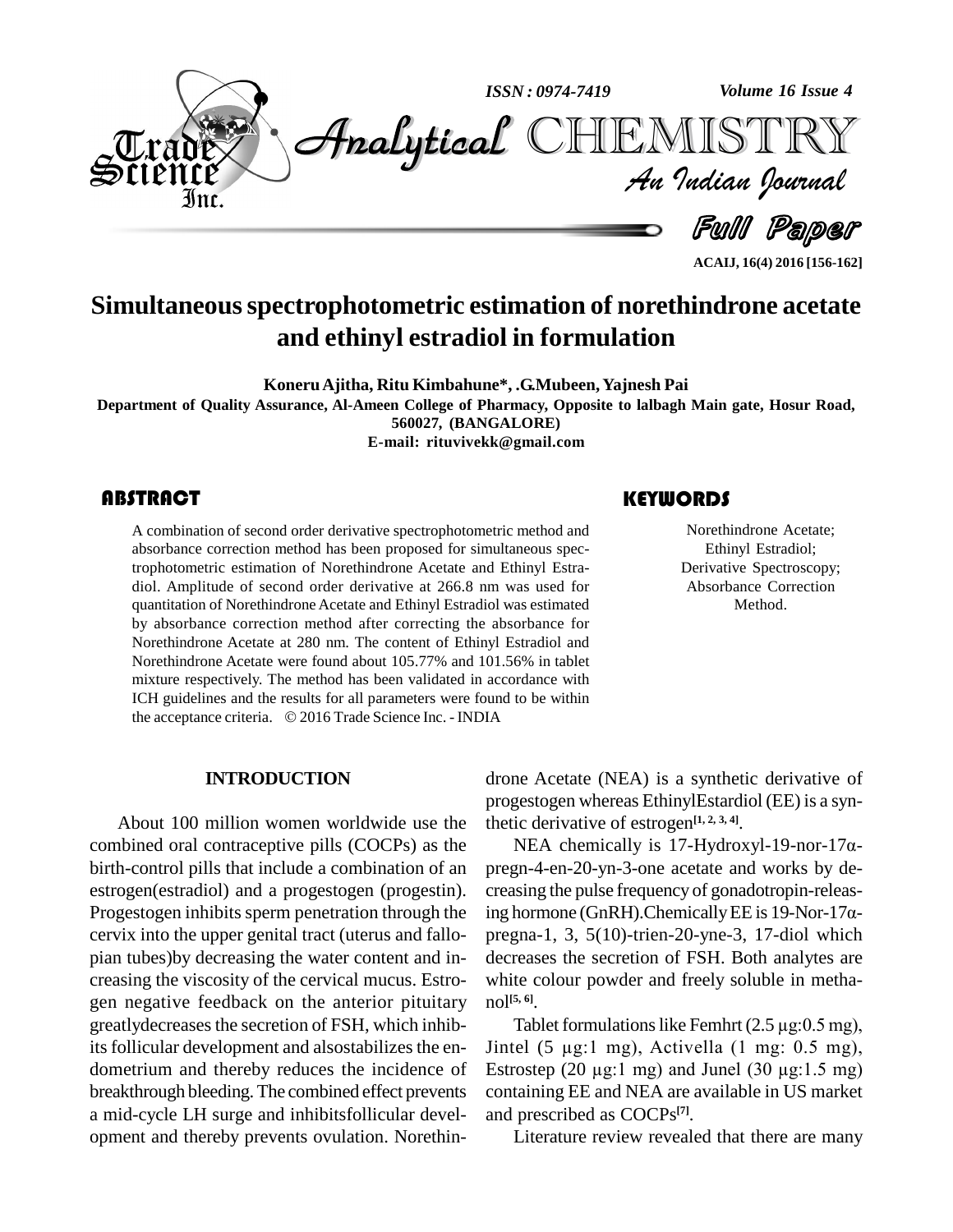





**Figure 2 : Structure of ethinyl estradiol (EE)**

spectrophotometric and chromatographic methods  $\frac{100 \text{ }\mu\text{g/mL}}{2.5 \text{ }\mu\text{m}}$ available for estimation of NEA and EE individu ally and in combination with other drugs **[8-15]**. So far there are no chromatographic methods have been reported for simultaneous estimation of NEA and EE in combination. Hence the objective of the present analytical research work is to propose a faster analytical method for simultaneous estimation of NEA and EE in fixed dose combination.

# **MATERIALSAND METHODS**

# **Instrument**

A Shimadzu UV-Visible double beam spectro photometer model 1700 (Japan) with 1 cm matched quartz cells connected to a PC computer running UV-Probe processor software for absorbance measure ments and treatment of data was used along with Acculab digital balance for weighing. Mark ultra sonicator was used for dissolving standard as well as sample in solvent.

# **Chemicals and reagents**

Norethindrone Acetate and Ethinyl Estradiol were obtained in the form of gift samples from Cipla with  $\Delta\lambda$  2 nm and the amplitude (D<sup>2</sup>) was measured Ltd Mumbai. Norethindrone Acetate Tablets

(Regestrone, 5 mg, Sandoz a Novarits company) and Ethinyl Estradiol Tablets(Lynoral, 0.1 mg, Organon (India) private Ltd) were procured from local phar macy. Methanol (UV grade, Finar) was used as a solvent throughout the work.

# **Preparation of standard norethindrone acetate solution**

Accurately weighed 10 mg of NEA was transferred into a clean and dry 10 mL volumetric flask and dissolved in few mL of methanol. The volume was made up to 10 mL with methanol to get concenand dissolved in few mL of methanol. The volume<br>was made up to 10 mL with methanol to get concen-<br>tration 1000 µg/mL. The stock solution was further diluted to get a concentration 500, 400, 300, 200 tration 1000 μg/mL.<br>diluted to get a con<br>and 100 μg/mL.

# **Preparation ofstandard ethinyl estradiolsolution**

Accuratelyweighed 10 mg of EE wastransferred into a clean and dry 10 mL volumetric flask and dis solved in few mL of methanol. The volume was made n few mL of methanol. The volume was made<br>mL with methanol to get concentration 1000<br>The stock solution was further diluted to get up to 10 mLwith methanol to get concentration 1000  $\mu$ g/mL. The stock solution was further diluted to get a concentration 10, 20, 30, 40, 50, 60, 70, 80 and 90  $\mu$ g/mL.

# **Analysis of marketed formulations**

Four tablets of NEA (Regestrone, 5 mg) and EE (Lynarol 0.1mg) were transferred into 100 mLvolu metric flask; about 50 mL of methanol was added and sonicated for 20 minutes. The volume was made up to the mark with methanol and filtered through whatmann filter paper (no  $41$ ). First few mL of the filtrate was discarded and rest of the filtrate was used for the analysis. The concentration of the obtained filtrate was 200:4 µg/mL of NEA and EE re spectively. The filtrate was scanned in the range of 200-400 nm at fast speed against methanol as a blank. The absorbance (A) was measured at 280 nm. The<br>spectrum was converted to second order derivative<br>with  $\Delta\lambda$  2 nm and the amplitude (D<sup>2</sup>) was measured spectrum was converted to second order derivative at 266.8 nm.The content of NEA and EE were cal-

**TABLE 1 : Results of marketed formulation**

| Analyte    |        |        |        |        |        |                          |                                           |          |
|------------|--------|--------|--------|--------|--------|--------------------------|-------------------------------------------|----------|
|            |        | П      | Ш      | IV     |        | VI                       | % Mean Assay                              | $\%$ RSD |
| EE         | 107.83 | 106.81 | 102.48 | 107.66 | 107.11 | 102.72                   | 105.77                                    | 2.347    |
| <b>NEA</b> | 105.12 | 105.68 | 100.97 | 100.48 | 103.65 | 103.45                   | 103.22                                    | 2.053    |
|            |        |        |        |        |        | $\overline{\phantom{0}}$ | Analytical CHEMISTRY<br>An Indian Iournal |          |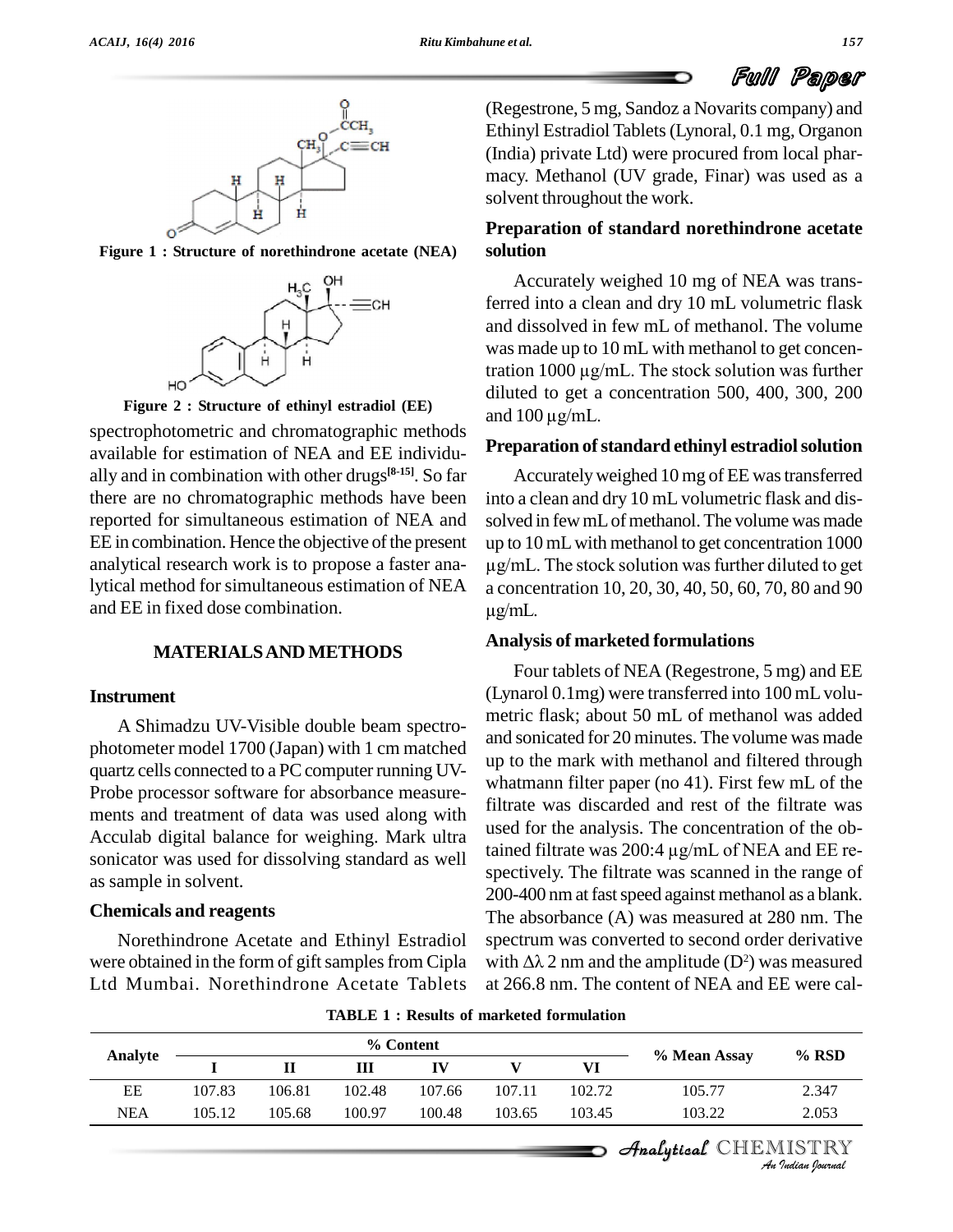| Analyte                  |                          | $NEA$ (n=3) |                                  | $EE(n=3)$                |                        |                                  |  |
|--------------------------|--------------------------|-------------|----------------------------------|--------------------------|------------------------|----------------------------------|--|
|                          | $CONC*(gm/100$<br>$mL$ ) | $%$ Assay   | % <b>Mean</b><br><b>Recovery</b> | $CONC*(gm/100$<br>$mL$ ) | $\frac{6}{9}$<br>Assay | % <b>Mean</b><br><b>Recovery</b> |  |
| Assay                    | 0.01027                  | 101.42      | -                                | 0.000212                 | 106.09                 | $\sim$                           |  |
| $50\%$ Add <sup>n</sup>  | 0.01458                  | 153.92      | 105.05                           | 0.000324                 | 161.03                 | 109.88                           |  |
| 100%<br>Add <sup>n</sup> | 0.02027                  | 202.71      | 101.31                           | 0.000443                 | 221.14                 | 115.05                           |  |
| 150%<br>Add <sup>n</sup> | 0.02434                  | 243.36      | 99.614                           | 0.000557                 | 278.68                 | 115.06                           |  |
| Mean                     |                          | 101.99%     |                                  |                          | 113.33 %               |                                  |  |

**TABLE 2 : Results of recovery studies**

**\*Mean results of three observations.**

|  |  |  |  |  | <b>TABLE 3: Results for precision</b> |
|--|--|--|--|--|---------------------------------------|
|--|--|--|--|--|---------------------------------------|

| <b>Parameters</b>    |                                                                            | <b>Norethindrone Acetate</b> | <b>Ethinyl Estradiol</b> |        |  |
|----------------------|----------------------------------------------------------------------------|------------------------------|--------------------------|--------|--|
| Intra-day (%RSD)     |                                                                            | 1.724                        | 1.1913                   |        |  |
| Inter-day $(\% RSD)$ |                                                                            | 2.886                        | 1.831                    |        |  |
|                      | t-test                                                                     | F-test                       | t-test                   | F-test |  |
| Reproducibility      | 1.37                                                                       | 2.100                        | 0.106                    | 1.1    |  |
|                      | Tabulated values for t-1.533 and F-9.00 at degree of freedom 2, 2 (P=0.10) |                              |                          |        |  |

culated using following equations and the results obtained are reported in TABLE 1.

% NEA =  $\frac{(D^2at\,266.8\,nm - Intercept)\times DF \times 100}{Slope of regression equation \times label claim}$ % EE =  $\frac{[A \text{ at } 280 \text{ nm} - (A_{1\%}^{1\%} \text{ of } NEA \text{ at } 280 \text{ nm} \times \text{conc of } NEA)] \times DF \times 100}{1\%}$  $A_{1cm}^{1\%}$  of EE at 280 nm  $\times$  labelclaim

#### **Method validation**

The proposed methods of analysis for NEA and EE in combination were validated as per the rec ommendations of ICH guidelines (Q2R1)for the parameters like accuracy, linearity, precision, detection limit and quantitation limit. (16)

#### **Accuracy**

To study the accuracy of the proposed method, recovery studies were carried out by standard addition method at three different levels (50%, 100% and 150%). A known amount of NEA and EE were range for the linearity has been determined on<br>added separately to pre-analyzed tablet solution basis of correlation of coefficient ( $R^2e^2$ ) (0.997). added separately to pre-analyzed tablet solution  $(100:2 \,\mu\text{g/mL})$ , analyzed and percent recoveries were calculated. The results are presented in TABLE 2.

#### **Precision**

*Proposed met*<br>*I* absorbance<br>**Indian** *I* and *I* and *Indian bouvaal* Precision of the proposed method was deter- multi mined by measuring the absorbance of sample solution prepared as mentioned under assay of marketed mined by measuring the absorbance of sample solu-<br>tion prepared as mentioned under assay of marketed LOD and<br>formulation containing 250:5µg/ml of NEA and EE viation of

```
CHEMISTRY COMPANY
```
respectively at three different time intervals on same day (intra-day) and on three consecutive days (inter-day). Reproducibility was determined by applying statistical analysis (t-test and F-test) to the re sults obtained by different analysts to verify significant variation in precision and accuracy. The results for precision studies are presented in TABLE 3.

#### **Linearity**

The linearity of developed method was evalu ated by analyzing series of the standard solutions of The linearity of developed method was evaluated by analyzing series of the standard solutions of concentrations  $100-500 \mu g/ml$  for NEA and  $10-90$ ated b  $\mu$ g/ml for EE at selected wavelengths (n=6). The calibration curves were obtained by plotting mean amplitude  $(D^2)$  at 266.8 nm vs concentration and mean absorbance at 280 nm vs concentration and are shown in Figure 3, 4 and 5. The concentration range for the linearity has been determined on the are shown in Figure 3, 4 and 5. The concentration<br>range for the linearity has been determined on the<br>basis of correlation of coefficient  $(R^2e^00.997)$ .

#### **Limit of detection and limit of quantification**

The limits of detection (LOD) and quantification (LOQ) were established by evaluating the mini mum level at which an analyte could be readily detected and quantified with accuracy, respectively.<br>LOD and LOQ were calculated using standard deviation of the intercept from the cali-bration curve LOD and LOQ were calculated using standard de-

Full Paper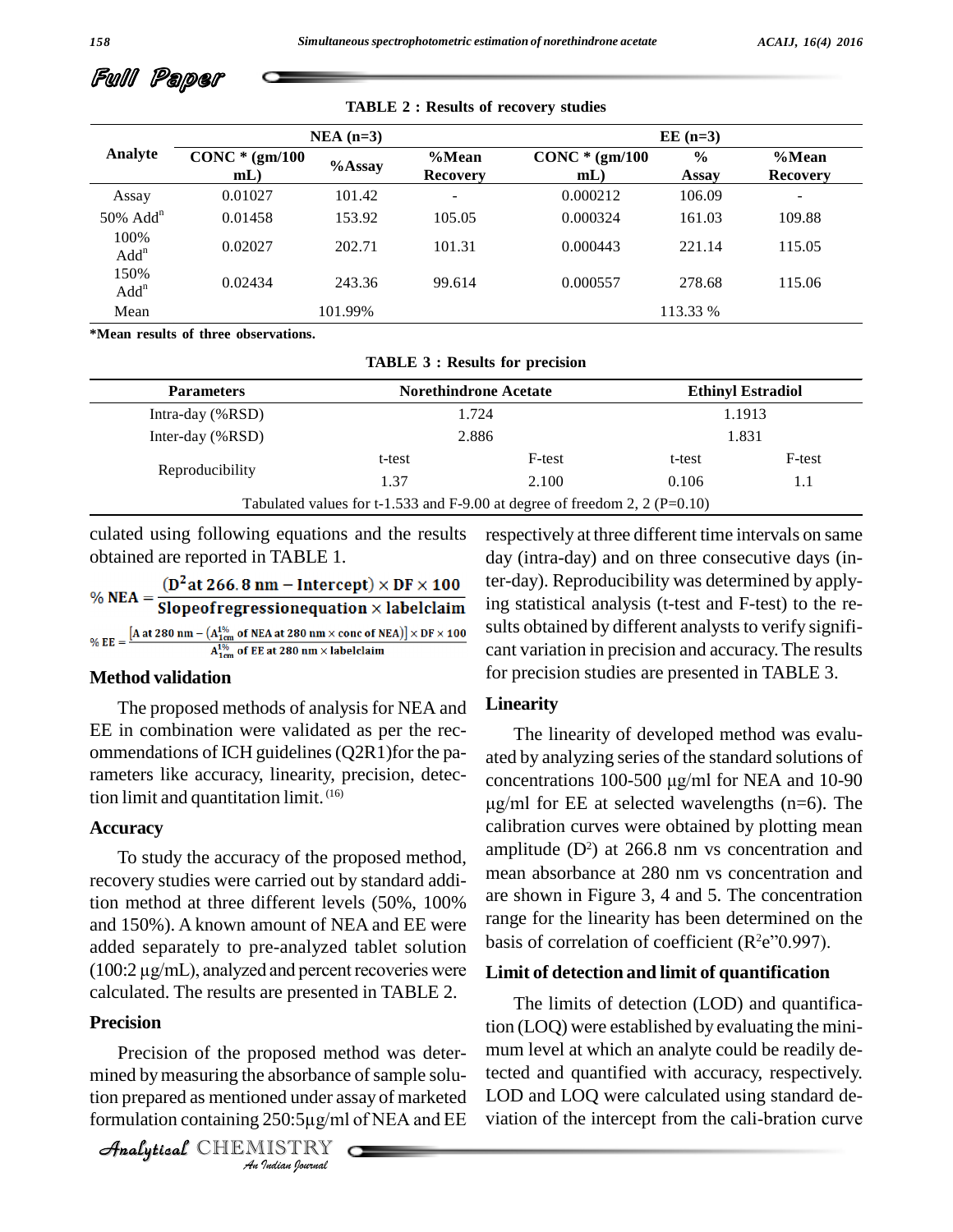

Full Paper



**Figure 3 : The calibration curve of second order derivative of NEA at 266.8 nm** *vs* **concentration**



**Figure 4 : The calibration curve of absorbance of NEA at 280 nm** *vs* **concentration**



**Figure 5 : The calibration curve of absorbance of EE at 280 nm** *vs* **concentration**

 $Figure 5: The calibration curve of absorbance  
( $\sigma$ ) and the mean slope of curve (S). The equations$ Figure 5 : The calibration curve of absorbation<br>
( $\sigma$ ) and the mean slope of curve (S). The equations lass<br>
used were LOD =  $3.3 \times \sigma/S$  and LOQ =  $10 \times \sigma/S$ .

## **RESULTSAND DISCUSSION**

The objective of the analytical research work is to develop and validate spectrophotometric method for simultaneous estimation of Ethinyl Estradiol (EE) and Norethindrone Acetate (NEA) in tablet formulation.

EE and NEA were scanned in the region of 200-400 *Indian Journal* And their were sealing in the region of 200 100 hours. Considering the common solubility of EE and NEA, methanol was selected as a solvent for spectrophotometric analysis. The standard solutions of overlain spectra of standard EE and NEA as shown in figure 6 indicate that EE absorbs in the region of 250-300 nm with absorbance maxima at 280 nm and

**Analytical** CHEMISTRY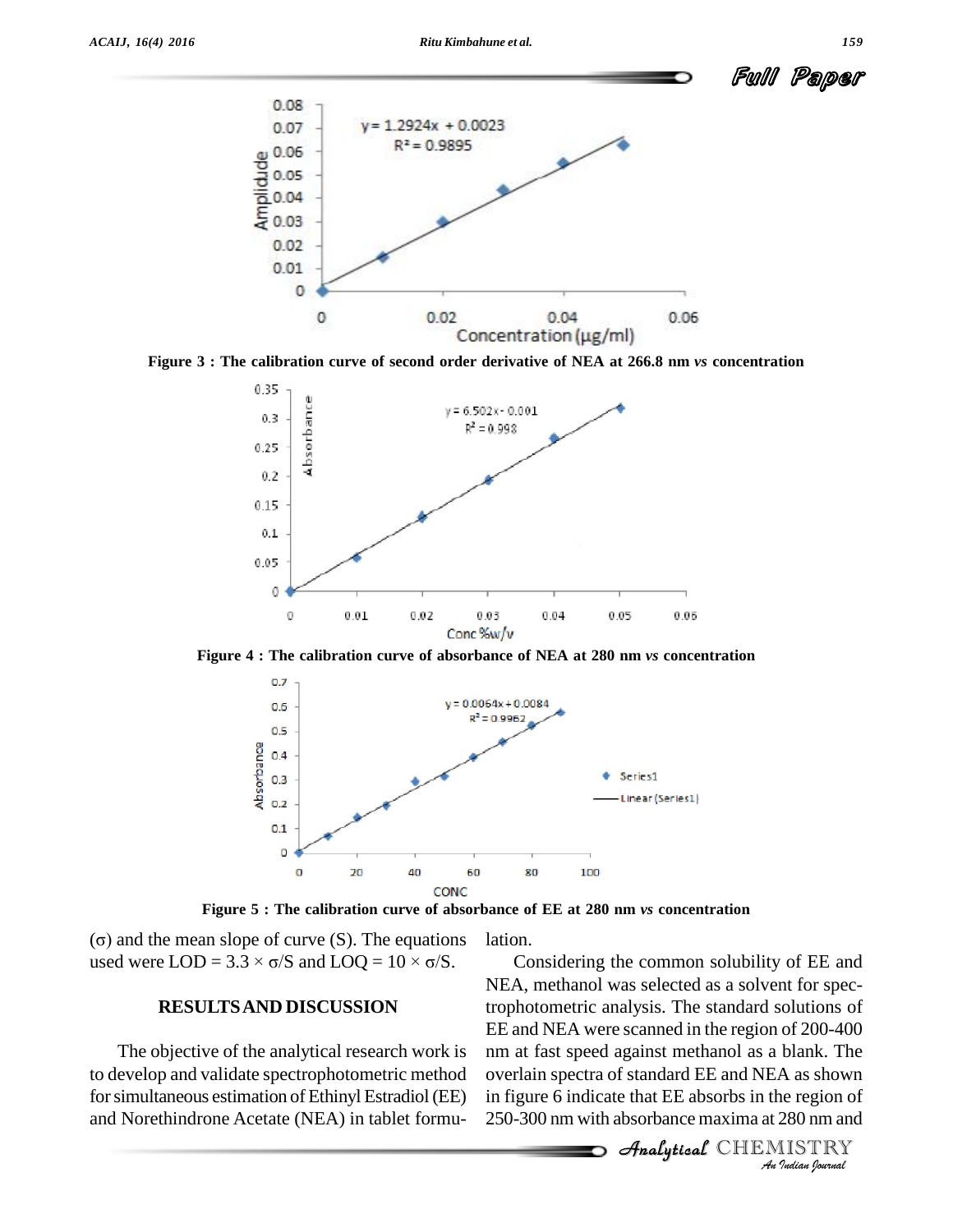# Full Paper

NEA absorbs in the region of 200-280 nm with absorbance maxima at 240 nm.

The minor dose of EE with respect to NEA in COCPs (1:200, 1:500, 1:1000 etc) and equivalent The minor dose of EE with respect to NEA in mated<br>COCPs (1:200, 1:500, 1:1000 etc) and equivalent rected<br>molar absorptivity of Ethinyl Estradiol ( $\varepsilon$  =1902.5 nm). T COCPs (1:200, 1:500, 1:1000 etc) and equivalent recte<br>molar absorptivity of Ethinyl Estradiol ( $\varepsilon$  =1902.5 nm).<br>at 280 nm) and Norethindrone Acetate ( $\varepsilon$  =2213.3 at for I 280 nm) could be the reasons for failure of simulta neous estimation of Ethinyl Estradiol and Norethin drone Acetate by simultaneous estimation method, absorption ratio method and derivative spectrophotometry. Hence a combination of second order derivative spectrophotometry and absorbance correction method has been attempted.

The zero order spectra of Ethinyl Estradiol and Norethindrone Acetate were converted to first and second order derivative with  $\Delta\lambda$  2 nm and scaling factor 1. As shown in figure 7 NEA was exhibiting prominent amplitude whereas EE showed zero am plitude in second order derivative spectra at 266.8 nm. Hence NEA was estimated using regression equation obtained from calibration curve of amplitude  $(D^2)$  at 266.8 nm vs concentration. The determination of EE using first or second order deriva-

tive was found difficult because of its minute dose with respect to NEA in COCPs. Hence EE was esti mated using standard absorptivity value and corrected absorbance at its absorbance maxima (280 nm). The specific absorbance  $(A_{1cm}^{1%})$  was calculated for EE and NEA at 280 nm and was found to be 64.188 and 6.501respectively.

As the tablet formulations containing EE and NEA are not available in India, the method was ap plied for the standard mixture, standard mixture in commonly used excipient solution and sample pre pared bymixing marketed tablets of EE and NEA in similar proportion. The content of EE and NEA in tablet mixture were determined using the equations mentioned underAnalysis of Marketed formulations and found in the range of 107.83-102.72 % and 105.12- 103.65 % respectively. The results for as say were found complying with pharmacopeial specification of individual tablets.

The developed method was validated in accor dance with ICH guidelines for accuracy, precision, linearity, range, LOD and LOQ.

Accuracy was performed by standard addition



CHEMISTRY COMPANY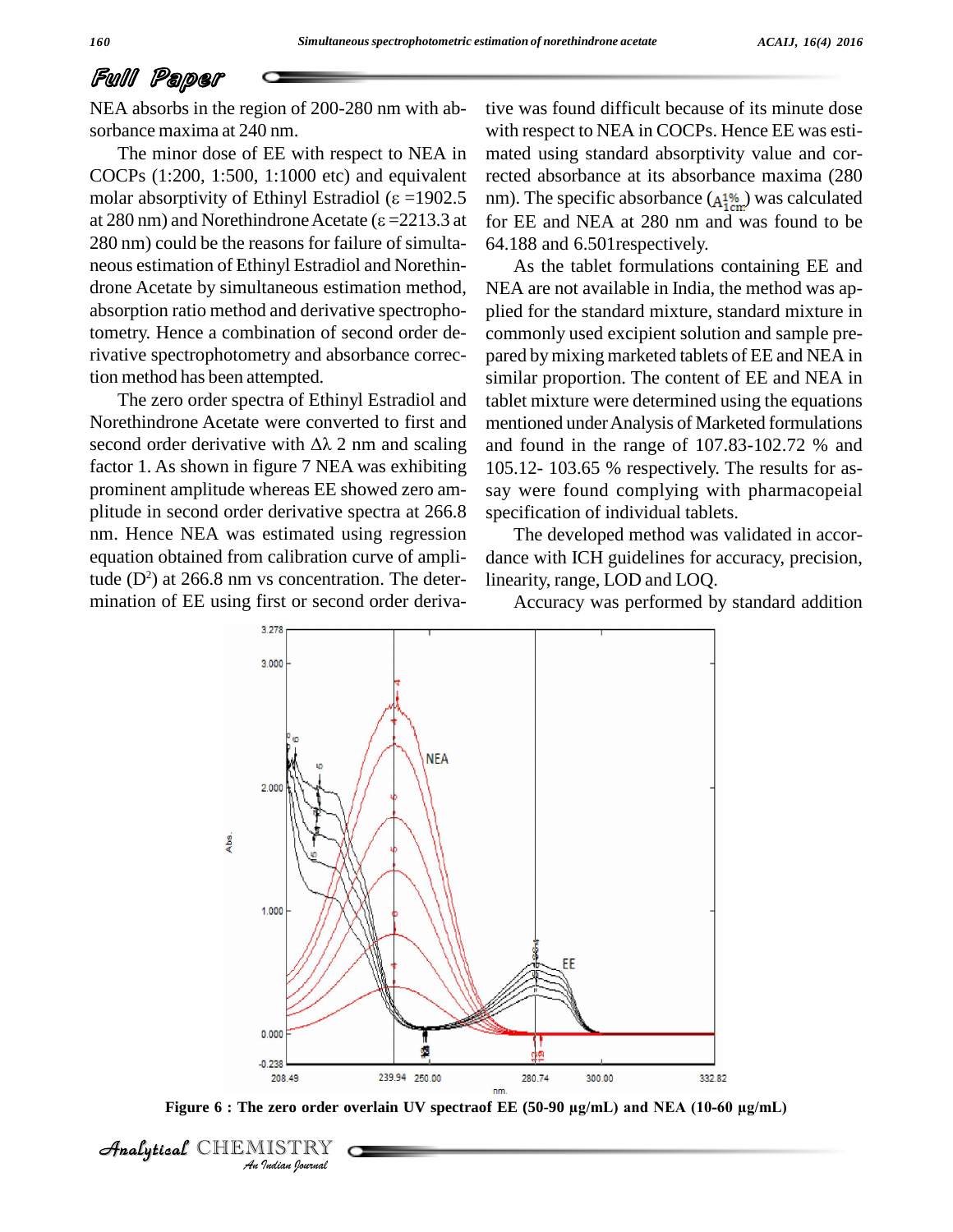Full Paper



method and mean recovery was found 101.99% for NEA and 113.33% for EE. Precision of the method was studied by performing interday, intraday and  $2.133$  and  $11.606 \mu$ g/mL for EE and NEA respecreproducibility studies. The % RSD of EE was found less than 2 for inter and intra-day studies while % RSD for Inter-day studies of NEA was found more than 2. This indicates that NEA solution in methanol is not stable for more than 24 hrs. Reproducibility was determined by applying t-test and F-test for the results obtained from two different analysts. No sig nificant difference observed between precision and results of the assay of two different analyst as cal culated t and F values were found less than tabulated values at degree of freedom 2, 2 (P=0.10).

Linearity and range were obtained by plotting amplitude  $(D^2)$  at 266.8 nm *vs* concentration for NEA and by plotting absorbance at 280 nm *vs* concentration for NEA and EE. NEA was found to be linear in the concentration range of 100-500 µg/mL with co efficient of correlation 0.9895 and 0.998 at 266.8 nm and 280 nm respectively. Linearity for EE was efficient of correlation 0.9895 and 0.998 at 266.8 sin<br>nm and 280 nm respectively. Linearity for EE was No<br>found to be in the concentration range of 10-90  $\mu$ g/ ana

mL with coefficient of correlation 0.9962 at 280 nm. LOD and LOQ were found to be 0.7013 and 3.830, mL with coefficient of correlation 0.9962 at 280 nm.<br>LOD and LOQ were found to be 0.7013 and 3.830,<br>2.133 and 11.606 µg/mL for EE and NEA respectively.

A combination of second order derivative UV- Visible spectrophotometric method and absorbance correction method is rapid analytical technique for simultaneous estimation of Ethinyl Estradiol and Norethindrone Acetate and can be used for in pro cess quality control tests. However the estimation of EE by absorption correction method is dependent on estimation of NEA. Hence extra precautions should be taken for extraction and analysis of NEA.

## **CONCLUSION**

**Correction method was developed and validated for<br>
Simultaneous estimation of Ethinyl Estradiol and<br>
Norethindrone Acetate and can be used for routine<br>
analysis of the standard mixture and formulation.<br>** *Analytteal* **CHEMI** A combination of second order derivative UV- Visible spectrophotometric method and absorbance simultaneous estimation of Ethinyl Estradiol and Norethindrone Acetate and can be used for routine analysis of the standard mixture and formulation.

**Analytical** CHEMISTRY